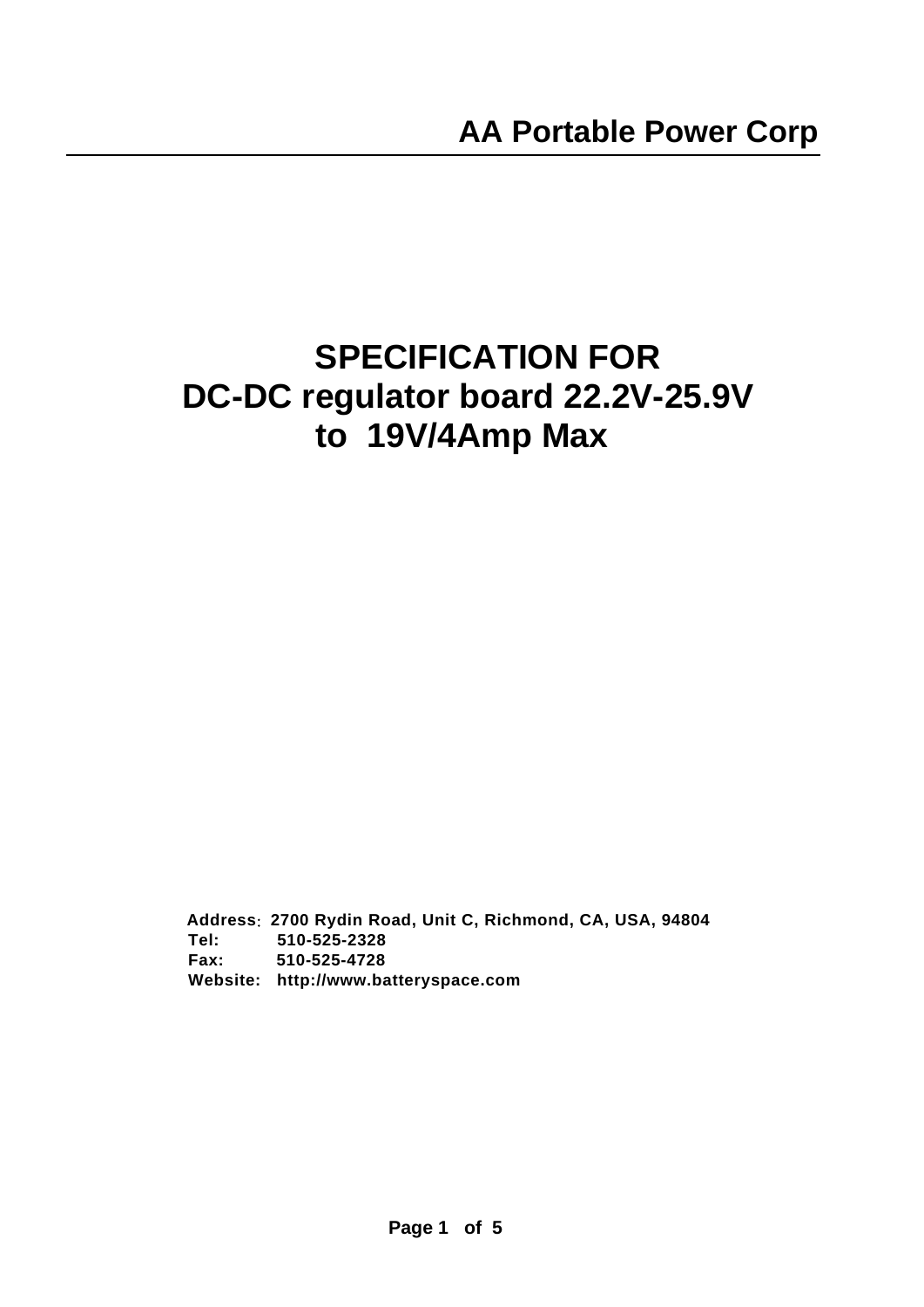## Revision History

|                | Rev Description | Date        |
|----------------|-----------------|-------------|
| A <sub>0</sub> | Original        | Feb-12-2007 |
|                |                 |             |
|                |                 |             |
|                |                 |             |
|                |                 |             |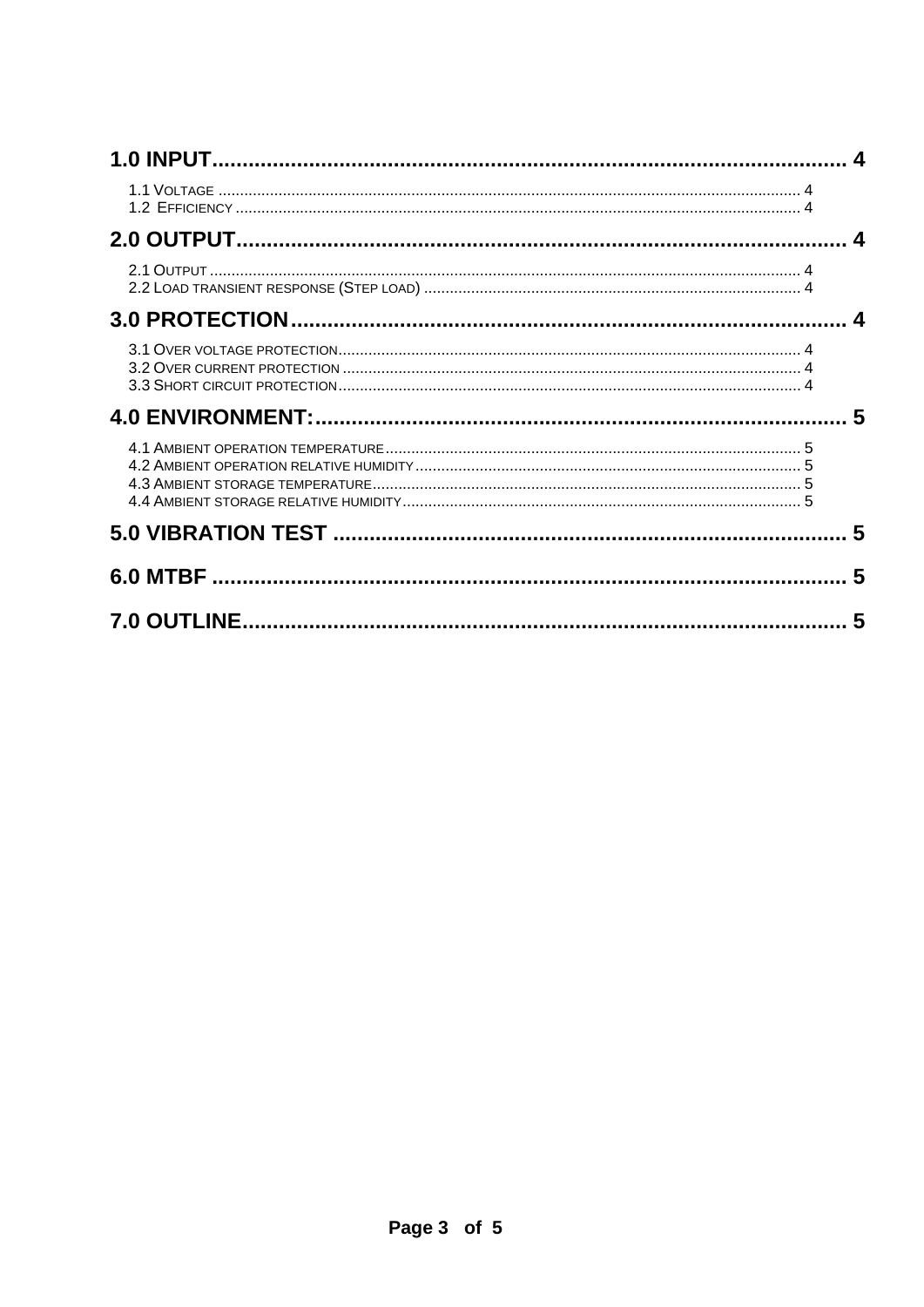# <span id="page-3-0"></span>**1.0 INPUT**

#### **1.1 Voltage**

| <b>Minimum</b> | <b>Normal</b> | <b>Maximum</b> | Jnit |
|----------------|---------------|----------------|------|
| 16 N           | 22.2/25.9     | 70 A           |      |

**1.2 Efficiency** 

**88%(min.) at full load,** 

#### **2.0 OUTPUT**

 **2.1 Output** 

| <b>Voltage</b>            | $+19.0V$ |  |
|---------------------------|----------|--|
| Max. load                 | 4.0A     |  |
| <b>Min load</b>           | 0Α       |  |
| <b>Regulation</b>         | $+/-5%$  |  |
| <b>Ripple &amp; Noise</b> | 300mVp-p |  |

 **NOTE:** 

 **. A 0.1uF ceramic and 10uF tantalum capacitors should be put across output terminals during ripple & noise test. The scilloscope bandwidth is set at 20MHz and co-axial probe will be used to measure it. The test condition is max. load and normally line.** 

#### **2.1Load transient response (Step load)**

**Step load changes of 40% to 80% of full load. The load wave form shall be a square wave with the slope of the rise and fall at 0.1A/uS. the DC output voltages will stay within regulation. Recovery time 500us max. during the step load changes.** 

#### **3.0 PROTECTION**

- **3.1 Over voltage protection Output over voltage protection with zener diode.**
- **3.2 Over current protection**

 **The power supply should shut down when the output current at 5.0A -8.0A.**